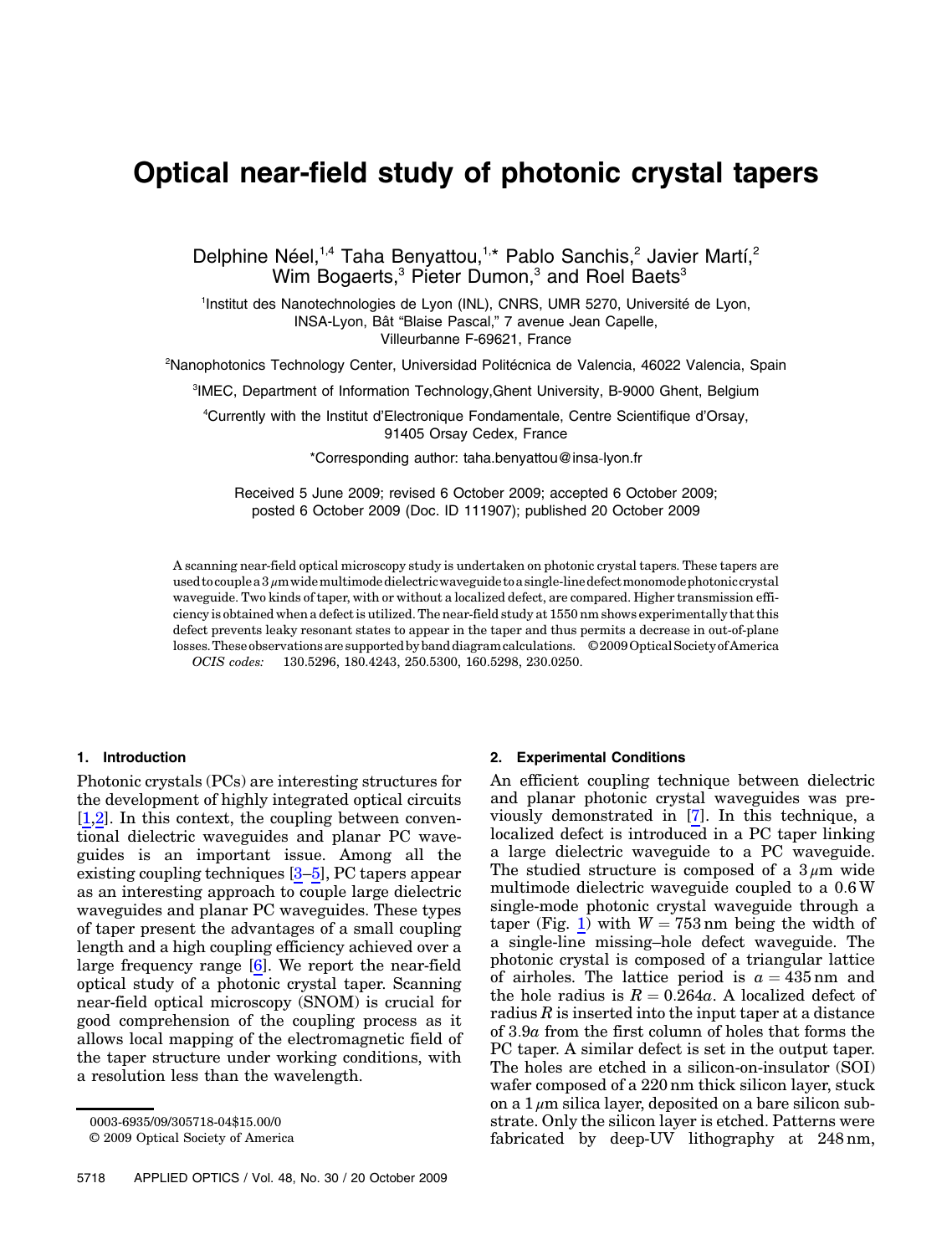<span id="page-1-0"></span>

Fig. 1. SEM image of the structure with W as the width of a W1 waveguide and  $a$  as the lattice period. The inset shows a detailed view of the taper (a) with a defect and (b) without a defect.

followed by inductive coupled plasma etching with a chemistry based on  $Cl_2/HBr/He/O_2$  [[8](#page-3-6)].

Transmission measurements in TE polarization (electric field  $E$  lies within the silicon layer plane) showed that transmission efficiency up to 60% was achieved at 1550 nm for the structure with defects, whereas it was only approximately 20% without defects (see [\[7\]](#page-3-5)). Moreover, between 1450 and 1570 nm the taper with defects transmits 3 to 4 times more signal than the taper without defects.

A SNOM study is undertaken to correlate this increase with the taper structure. For these experiments, we used a commercial SNOM (Omicron, Taunusstein, Germany) that operates in the collection mode. Light from a tunable laser is injected by the facet of the sample through a monomode IR cleaved fiber. The electromagnetic field on the surface of the waveguide is collected by a nonmetallized SNOM tip and then recorded by an InGaAs photodetector. The SNOM tip is a tapered optical fiber obtained by chemical attack in hydrofluorhydric acid [\[9](#page-3-7)[,10\]](#page-3-8), whose apex radius is approximately 100 nm.

## 3. Experimental Results

SNOM images were achieved on structures without [Fig.  $2(a)$ ] and with [Fig.  $2(b)$ ] localized defects in TE polarization at 1550 nm. It can be noted that optical images are slightly asymmetric because of the difficulty to achieve a perfectly symmetric injection in the multimode  $3 \mu m$  wide waveguide. On both images, the guided light can clearly be seen in the 0:6 W waveguide. This guided wave has the expected periodicity for a Bloch wave, that is, 430 nm, which matches the lattice period [\[11](#page-3-9)]. A standing wave is also present in the waveguide because of the reflections that occur at both ends, leading to a Fabry– Perot effect. The modulation of the standing wave

<span id="page-1-2"></span>

<span id="page-1-1"></span>Fig. 2. (Color online) SNOM images recorded at 1550 nm: (a) without localized defects and (b) with localized defects. The position of the holes deduced from the topographic images is reported on the optical images. The unit of the signal intensity is arbitrary. The size of each image is  $9 \mu m \times 12 \mu m$ . Light moves from bottom to top.

is superimposed on the modulation of the Bloch wave.

The important point with regard to the SNOM images is the presence of a hot spot at the entrance of the 0:6W waveguide for the structure without defects. Using far-field measurements, we checked that this hot spot is related to out-of-plane scattering. A zoomed view of the input taper is presented in Fig.  $3(a)$ . For clarity, we sliced the taper structure into one-period section waveguides, which are labeled as 0.6, 2.6, and 4:6 W with respect to their corresponding width. Note that the scattered light originates mainly from the 2:6 W region that connects the upper part of the taper with the 0:6 W waveguide. The 2:6 W section is thus the main source of loss in the taper.

Looking at the taper with a localized defect  $[Fig. 3(b)]$  $[Fig. 3(b)]$  $[Fig. 3(b)]$ , it can be seen that the defect hole is positioned in the strategic region (2:6 W) where the maximum scattering was previously observed. Here, no signal is detected in the taper region. Only an increase in the Bloch wave signal is observed at the entrance of the 0:6 W waveguide. For this structure, no scattering was detected in the far field. The evanescent nature of this signal has been checked by achieving experiments at various constant heights.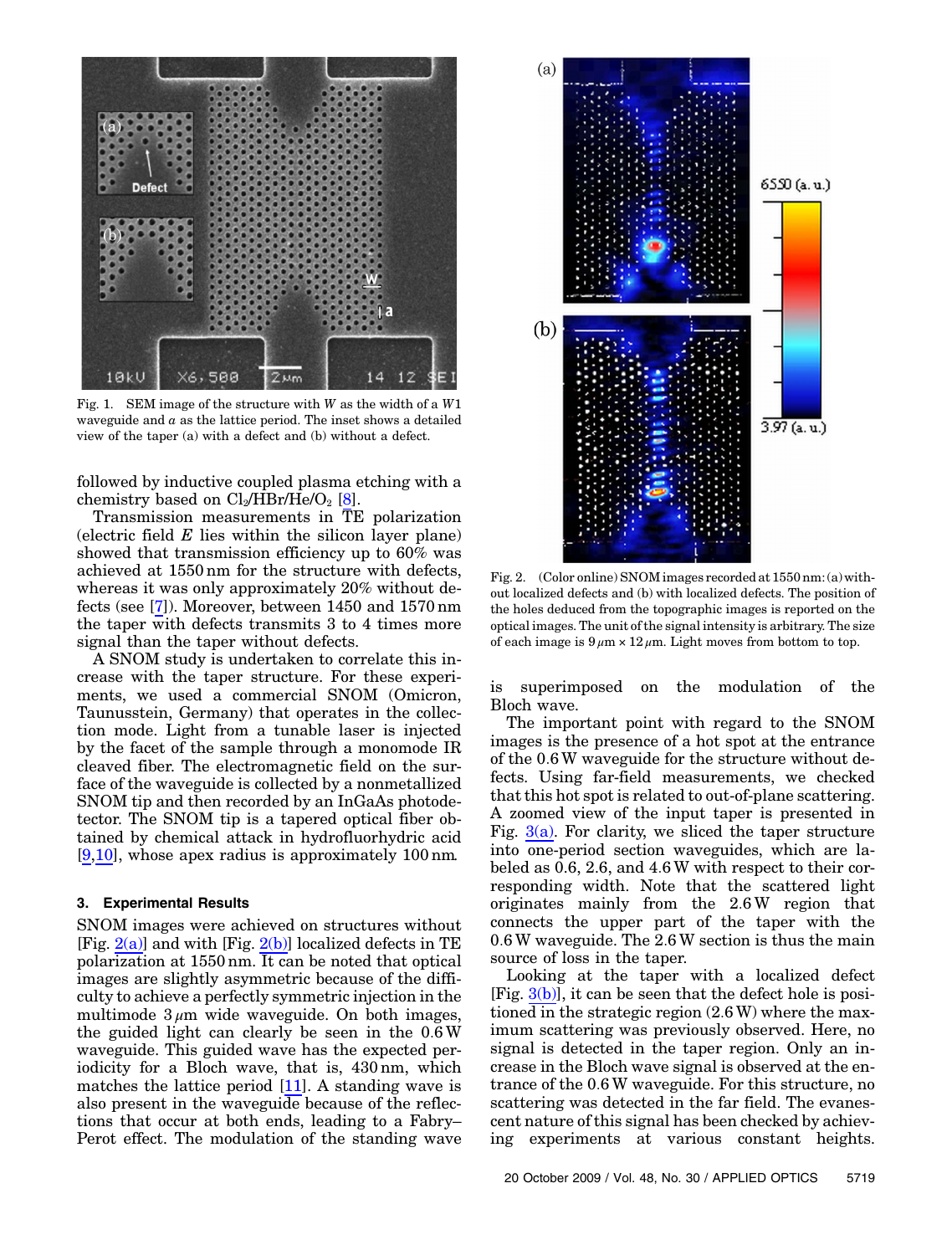

<span id="page-2-0"></span>Fig. 3. (Color online) Zoom on SNOM images of the input taper in Fig. [2](#page-1-2): (a) without a localized defect and (b) with a localized defect. The position of the holes deduced from the topographic images is reported on the optical images. The unit of the signal intensity is arbitrary. Light moves from bottom to top.

Figure [4](#page-2-1) shows the exponential decay of the signal intensity measured in the taper with defects. The curve tends to a constant meaning that there is still a background signal.

#### 4. Theoretical Analysis

For a coupling analysis, the 2D band diagrams of the 0.6 and 2:6 W sections of the tapers were calculated using the plane wave method  $[12]$  $[12]$ . Following the approach developed by Johnson et al. [\[13](#page-3-11)], we studied

<span id="page-2-1"></span>

Fig. 4. (Color online) Evolution of the signal intensity depending on the tip–surface distance: squares, experimental points; continuous curve, theoretical curve.

the taper structure with a breakdown in slices. In our analysis we assume that the light injected into the dielectric waveguide is even. Consequently, only the even modes are represented on the band diagrams in Fig. [5.](#page-2-2) Bear in mind that the 0:6 W waveguide is monomode.

With no localized defect  $[Fig. 5(a)]$  $[Fig. 5(a)]$ , only two points are favorable to the coupling. These points correspond to the crossing of the 0.6 and 2:6 W dispersion curves [see the circles in Fig.  $5(a)$ ]. They are located at reduced frequencies of 0.286 and 0.27 (respectively,  $\lambda = 1520 \text{ nm}$  and  $\lambda = 1610 \text{ nm}$ ). Away from these two points, the two modes have different wave vectors that are unfavorable for coupling. Moreover, even for these two points, the slope (i.e., group velocity) of the two modes differs, which leads to important reflections. Thus, these calculations show a large impedance mismatch between the two waveguides. As a consequence, important reflections occur at the entrance of the 0:6 W waveguide, which give rise to a leaky localized state. This state accounts for a major part of the coupling losses, leading to weak experimental transmission.

<span id="page-2-2"></span>

<span id="page-2-3"></span>Fig. 5. (Color online) Two-dimensional band diagram of the 2:6 W waveguide: (a) without a defect and (b) with defects. Only the even modes are represented. The fundamental mode of the 0:6 W waveguide is represented by dashed curves; the circles correspond to the optimal coupling regions.